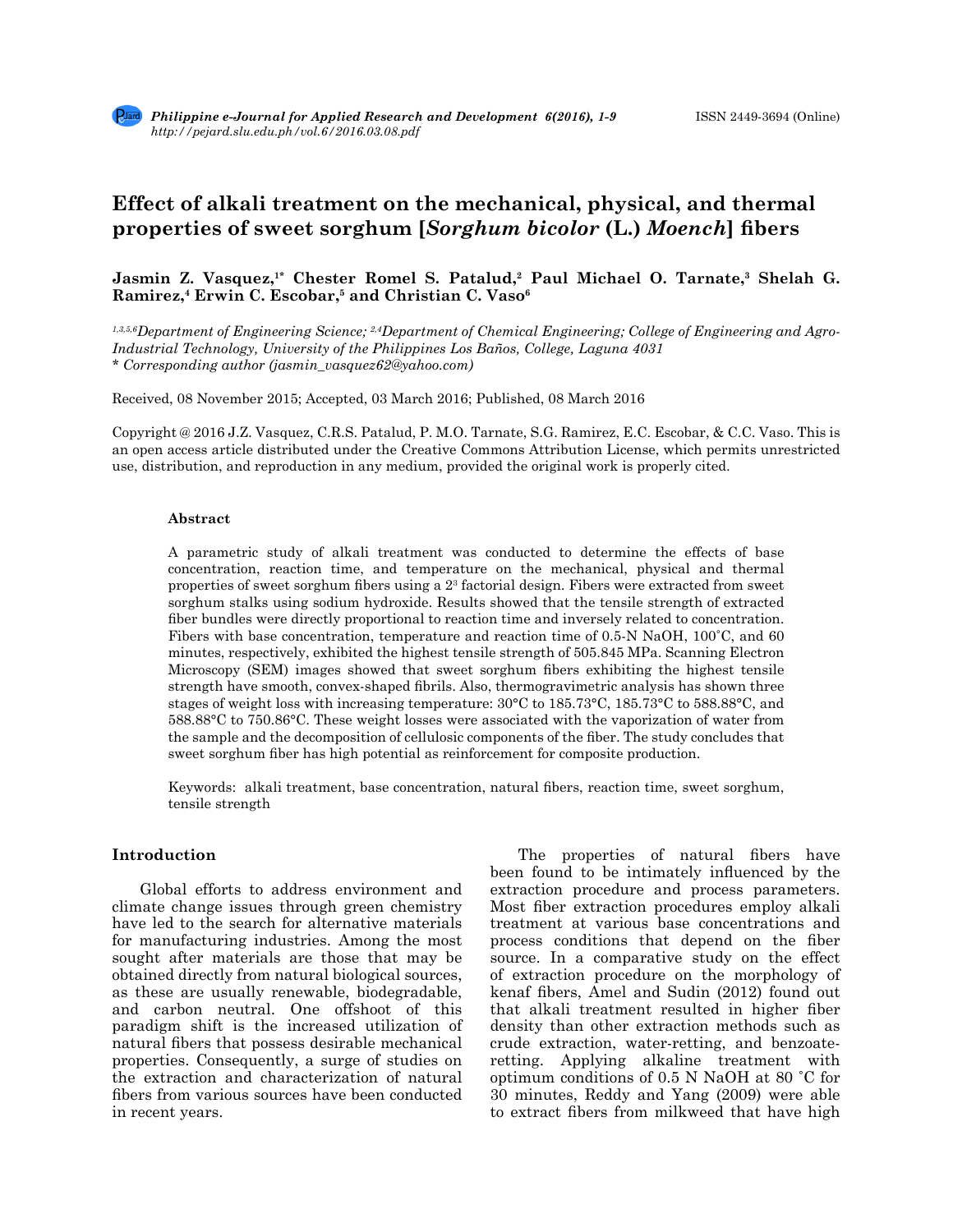cellulose content and with properties suitable for high-value textile applications. In their work on the extraction of fibers from leafiran leaves, Mortazavi and Moghaddam (2010) found out that fibers obtained from prolonged alkali treatment at low alkali concentrations have higher tensile strength than those obtained from shorter reaction periods. Prolonged alkali treatment was also found to produce smoother fibers. In a study utilizing sugar cane bagasse, high alkali concentrations have been found to result in fibers that exhibit bending hysteresis, low tensile strength, and high bending rigidity (Michel, Bachelier, Drean, and Harzallah, 2013).

With the onset of the Philippine Biofuels Act of 2006, various energy crops have been extensively studied as potential energy source. Among these, sweet sorghum is considered to be the most promising and socially acceptable. Sweet sorghum is a perennial crop that grows from 10 to 15 feet tall in temperate and tropical climates. Because its stem has high sugar content, the plant is being cultivated for fodder, syrup, molasses, sugars, and smallscale ethanol production (Rooney, Blumenthal, Bean, and Mullet, 2007). Sweet sorghum can also be an excellent source of natural fiber. Sweet sorghum bagasse, which is usually thrown away or burned as fuel for heating, can still find use as raw material for high-value products. Sweet sorghum fiber and pulp can be used for the manufacture of fine-quality writing and printing paper as well as corrugated and solid particle boards due to its flexibility and tensile strength (Kumar and Marithmu, 2012). However, information on its fiber properties remains minimal.

Given the absence of data characterizing sweet sorghum fiber, this study aims to determine the effects of base concentration, temperature, and reaction time on the mechanical (tensile strength), physical (surface morphology), and thermal (thermal behavior at elevated temperatures) properties of sweet sorghum fiber obtained by alkali treatment. The availability and low cost of sweet sorghum stalk make it a potential source of fiber for various industrial applications. Data on the extraction conditions and fiber characteristics can be used for further studies especially for its application in the fabrication of improved biodegradable polymer composites.

# **Methodology**

Chemicals used in the study were reagentgrade sodium hydroxide pellets (99.9% purity), glacial acetic acid (99.9% purity), hydrogen peroxide (99.9% purity), and distilled water. Milled sweet sorghum stalks were collected from the Institute of Plant Breeding, University of the Philippines Los Baños. Sweet sorghum stalks underwent alkali treatment and the extracted fibers were subjected to tensile tests. Surface morphologies of the fibers that yielded the highest and lowest tensile strengths were observed using scanning electron microscopy (SEM). Finally, the fiber sample that yielded the highest tensile strength was subjected to thermogravimetric analysis (TGA) to determine its thermal behavior at elevated temperatures.

#### *Preparation of sweet sorghum stalks*

Sweet sorghum stalks were washed with water and air dried. Prior to alkali treatment, the pith was scraped off to facilitate fiber extraction from the rind. The stalks were cut with length ranging from 5 to 8 inches.

#### *Fiber Extraction*

Preliminary experiments were performed to determine the suitable fiber extraction conditions and establish the lower and upper limits of the process parameters. The set of lower limit parameters, below which fibers remain in the stalk, were found to be 0.5 N NaOH, 80 ºC and 30 minutes. The set of upper limit parameters, above which fibers extracted are very short and difficult to subject to tensile tests, was found to be 2.0 N, 100 ºC and 60 minutes. With these findings, a 23 factorial experimental design that takes into account NaOH concentration, temperature, and reaction time was developed. The summary of the experimental design that consists of eight experimental runs is shown in Table 1. Each experimental run was done in duplicates.

The alkali treatment experiments were started by placing fifteen grams of sweet sorghum stalks in a 600-mL beaker. Three-hundred mL of NaOH solution with the corresponding concentration indicated in the experimental design was poured onto the stalks to make a mass-per-volume ratio of 1:20. Thereafter, the mixture was allowed to react by steaming for a specified period of time in a pressure cooker equipped with a thermostat for temperature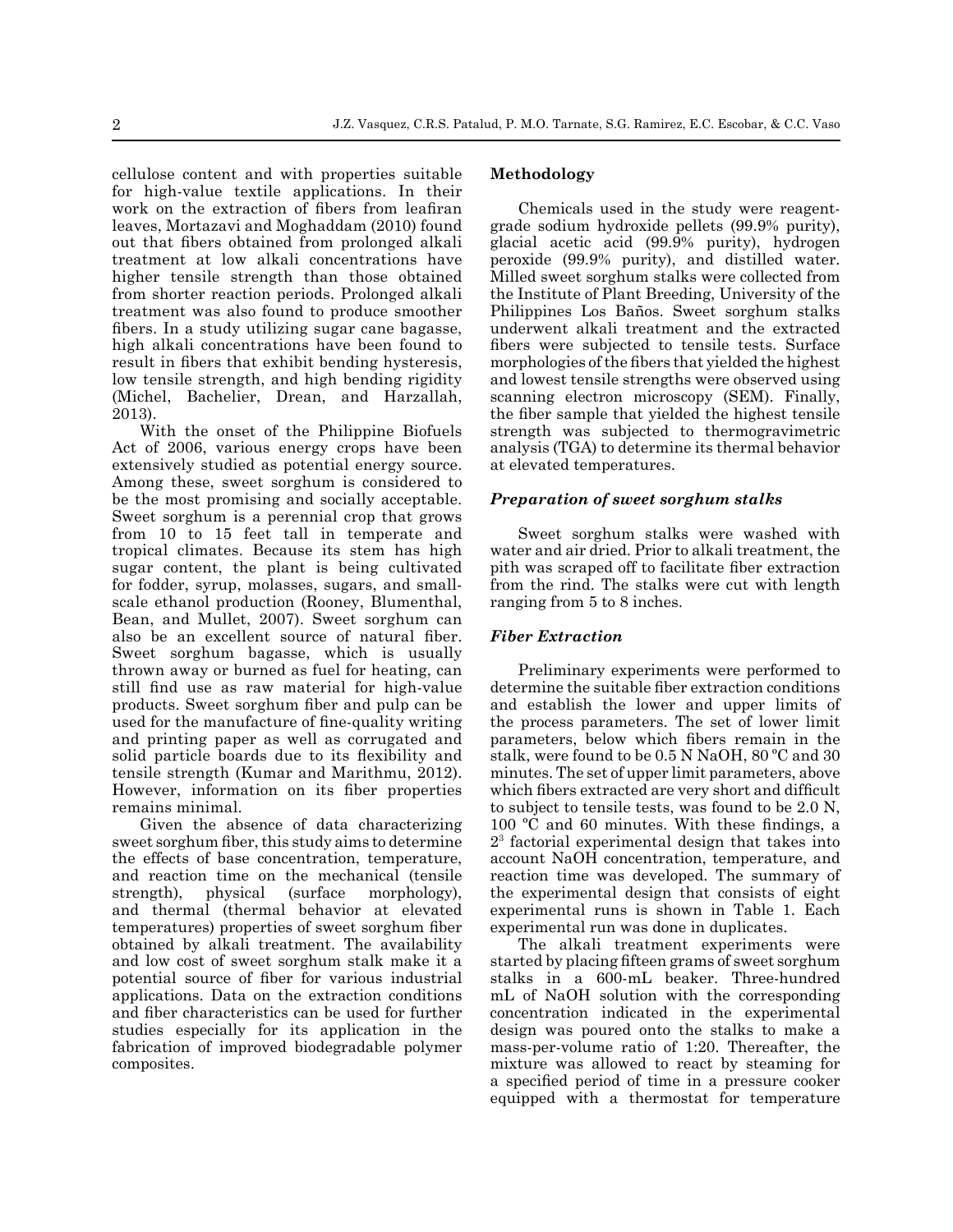control at 103.42 kPa. The stalks were then washed thoroughly with water to arrest the alkali reactions, and rolled using a glass bottle to facilitate the separation of the fibers. The fibers were collected manually and allowed to dry at 105°C using an air-circulating oven for 24 hours. Dried fibers were then stored in a desiccator until ready for characterization.

**Table 1.** Experimental design for the extraction of sweet sorghum fibers.

| Run<br>Number  | NaOH<br>Concentration<br>(N) | Temperature<br>(°C) | Time<br>(Minutes) |
|----------------|------------------------------|---------------------|-------------------|
| 1              | 0.5                          | 100                 | 60                |
| $\overline{2}$ | 0.5                          | 100                 | 30                |
| 3              | 2.0                          | 100                 | 30                |
| 4              | 2.0                          | 100                 | 60                |
| 5              | 0.5                          | 80                  | 60                |
| 6              | 2.0                          | 80                  | 30                |
| 7              | 0.5                          | 80                  | 30                |
| 8              | 2.0                          | 80                  | 60                |

#### *Characterization of sweet sorghum fibers*

#### *Mechanical Property*

Single-fiber tensile strengths of sweet sorghum fibers were determined using a Jinan Testing Equipment with 1-kN scale load. Individual fiber strands were randomly chosen and mounted on a cardboard frame following the dimensions indicated by ASTM D3379. Epoxy was used to fix a fiber onto a paperboard jig and produce a test specimen with a gauge length of 25 mm. The diameter in three different parts of each fiber was measured using a Mitutoyo Digimatic Micrometer. The average diameter was calculated and used to get the equivalent fiber strength in MPa. Tensile load was applied at a crosshead speed of 0.25 mm/min. A total of 35 samples of fibers were tested. This was done for two trials. Q-test was performed as a firstlevel statistical tool to remove outlier values. The tensile strength was determined as the average of the acceptable values.

## *Scanning Electron Microscopy*

SEM images of the fibers that yielded the highest and lowest tensile strength were taken using a Hitachi S-510 scanning electron microscope operating at an accelerating voltage of 5 kV. Prior to imaging, the samples were sputter-coated with Au-Pd for five minutes. The longitudinal and transverse cross sections of the fibers were examined at 1000x and 1200x magnification, respectively.

#### *Thermogravimetric Analysis*

Thermogravimetric analysis was performed using a Perkin Elmer Sta 6000 lab system. TGA was carried out from room temperature up to 850°C using an aluminum pan. The heating rate was 10°C/min under a nitrogen flow of 20 mL/min. The percentage of mass loss and decomposition temperature of each component was plotted.

## *Data and Statistical Analysis*

For statistical analysis and model fitting, one-way analysis of variance (ANOVA) at 95% level of significance was conducted to determine if the data obtained are statistically different. The significantly different parameters were also determined using the same statistical method.

#### *Results and Discussion*

# *Mechanical Property*

Figure 1 shows the summary of the tensile strength of the extracted fibers. Fibers extracted using 0.5-N NaOH at 100°C and 60-min reaction time (Run 1) exhibited the highest tensile strength of 505.85 MPa.

Applying a three factor design and considering significant parameters, the regression model for the tensile strength was determined to be *y = 411.69 – 41.65A + 27.19C* where *y* is tensile strength, *A* is alkali concentration, and *C* is reaction time. The high magnitude value of A indicates that NaOH concentration is the most important factor. Factorial analysis at 95% confidence level showed that the model is significant and, among the factors, only alkali concentration and reaction time register significant effects on tensile strength. The regression model has a coefficient of determination  $(R^2)$  of 0.7206, a standard error of 46.57%, and a coefficient of variation (CV) of 11.34 %. Table 2 shows the analysis of variance for tensile strength as response variable.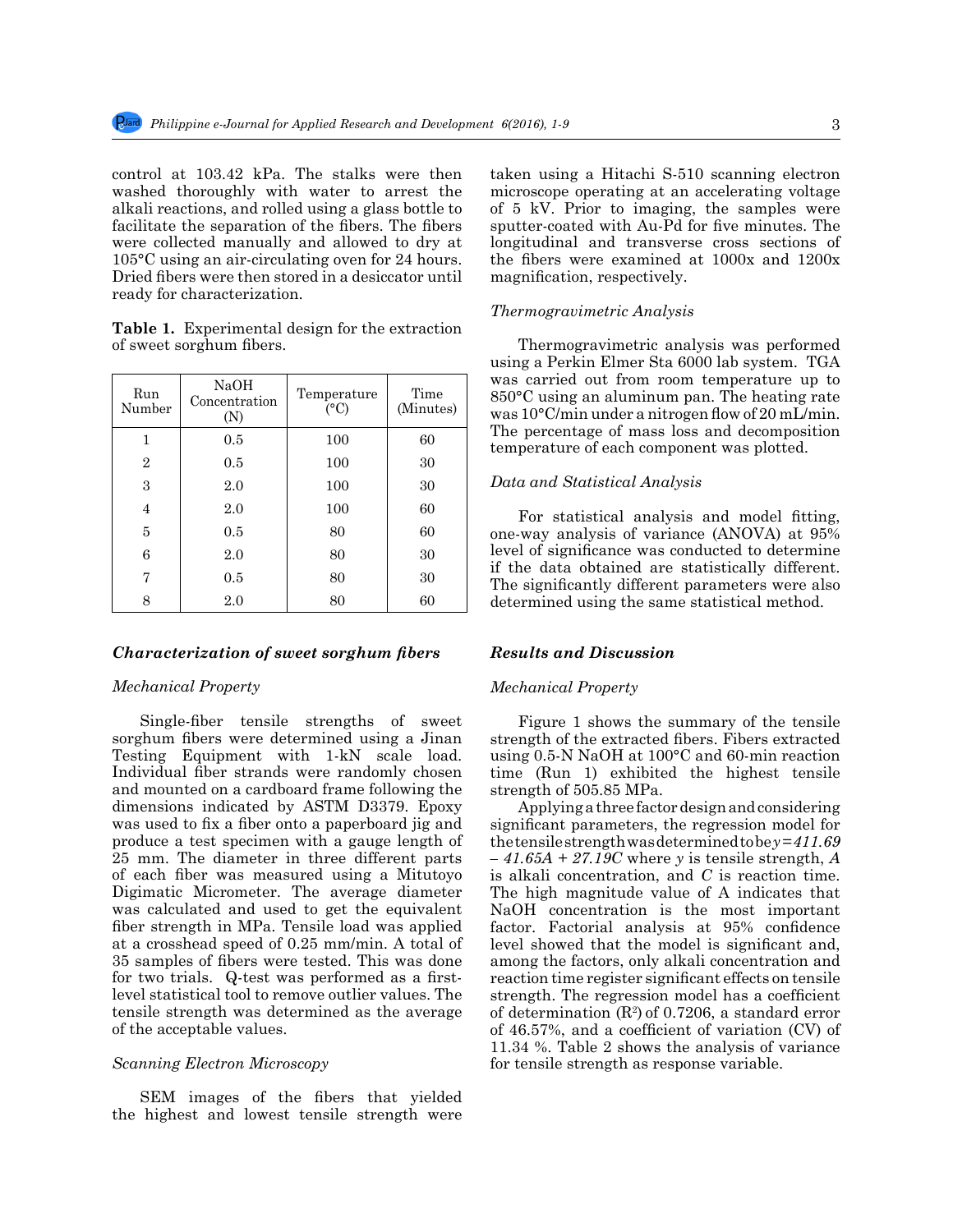

**Figure 1.** Tensile strength of sweet sorghum fibers.

**Table 2.** Analysis of variance for tensile strength as response variable.

| <b>SOURCE</b>           | <b>SUM OF</b><br><b>SQUARES</b> | DF    | <b>MEAN</b><br>SQUARE | <b>F-VALUE</b> | <b>P-VALUE</b> | <b>REMARKS</b>     |
|-------------------------|---------------------------------|-------|-----------------------|----------------|----------------|--------------------|
|                         |                                 |       |                       |                | PROB > F       |                    |
| A-NaOH<br>concentration | 27753.89                        | 1.00  | 27753.89              | 12.741         | 0.006          | Significant        |
| B-temperature           | 1897.04                         | 1.00  | 1897.04               | 0.871          | 0.375          | not<br>significant |
| C-time                  | 11825.48                        | 1.00  | 11825.48              | 5.429          | 0.045          | significant        |
| AB                      | 1.12                            | 1.00  | 1.12                  | 0.001          | 0.982          | not<br>significant |
| AC                      | 45.43                           | 1.00  | 45.43                 | 0.021          | 0.888          | not<br>significant |
| BC                      | 9042.11                         | 1.00  | 9042.11               | 4.151          | 0.072          | not<br>significant |
| Residual                | 19605.50                        | 9.00  | 2178.39               |                |                |                    |
| Cor Total               | 70170.57                        | 15.00 |                       |                |                |                    |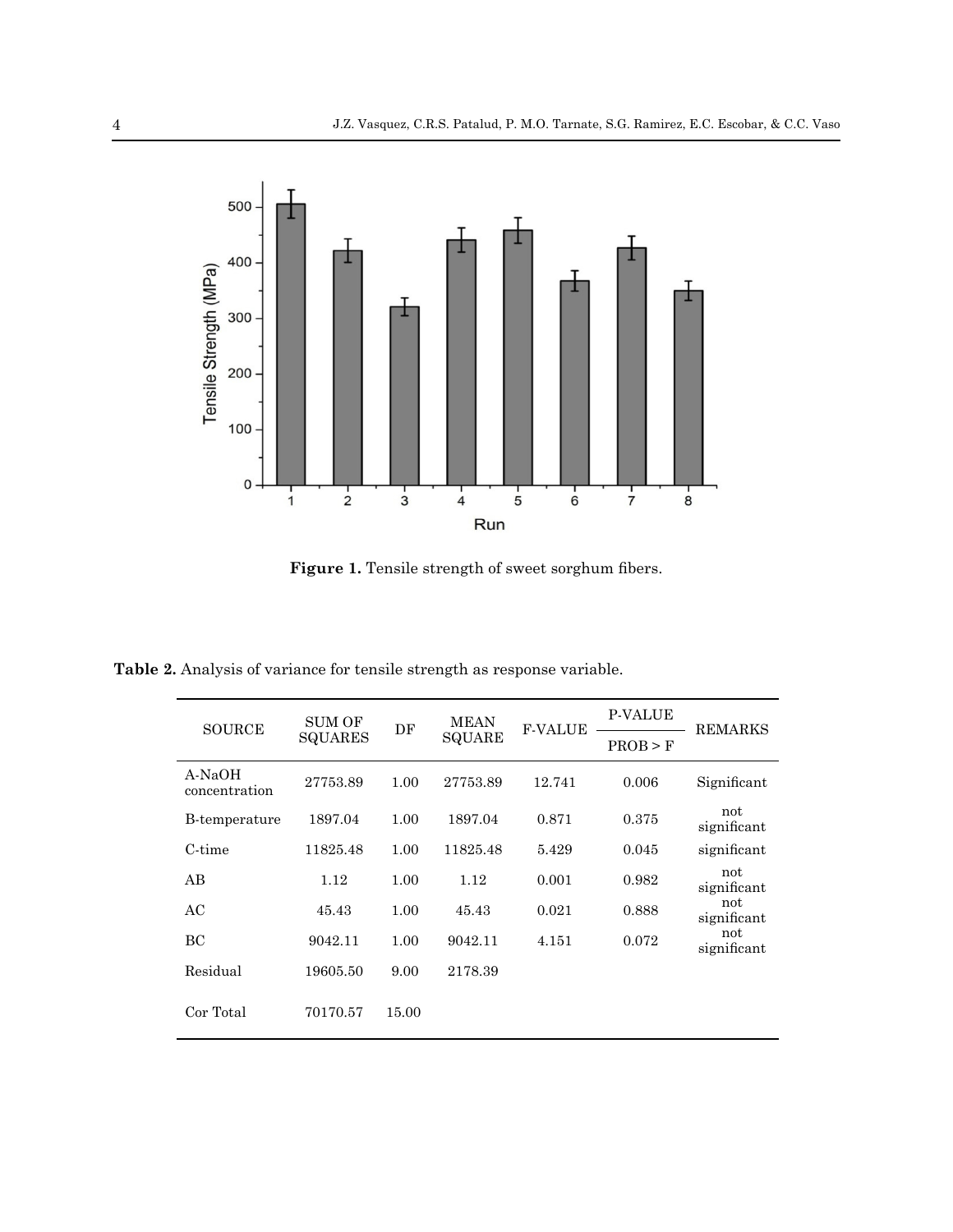Figure 2 shows a model graph depicting the effect of alkali concentration on the tensile strength of sweet sorghum fibers. The graph shows that tensile strength decreases with increasing alkali concentration. This happens because alkalization disrupts the hydrogen bonding in the network structure of fibers. In general, this reaction may be represented as follows:

fiber-OH + NaOH 
$$
\rightarrow
$$
 fiber-O-Na + H<sub>2</sub>O

Alkalization removes a certain amount of hemicelluloses, lignin, wax, and oils covering the external surface of a fiber cell wall; depolymerizes celluloses; and, exposes short length crystallites (Mohanty et al., 2001). Gums which act as matrix that facilitates transfer of stress between fibrils are also removed, resulting in the separation of fibrils from the original fiber bundle. Taken together, these reactions result in a reduction in strength (Hagad, 2009).

Alkalization also affects fiber morphology, particularly the aspect ratio and fiber diameter. According to Saira et al. (2007), alkali treatment reduces fiber diameter and increases the aspect ratio, with both effects having desirable consequences in most fiber applications. High aspect ratio is associated with increased material strength in fiber-reinforced composites. On the other hand, small diameters result in fewer flaws that propagate during processing or when composites are placed under a load (Bagherpour, 2012).

Another important factor that affects the tensile strength of sweet sorghum fibers is reaction time. Tensile strength was found to increase with increasing reaction time (Figure 3). This happens because the spiral angle of cellulose microfibrils tends to decrease during alkali treatment, allowing for the rearrangement of cellulose chains to a more linear configuration (Amel et al., 2012). Prolonged alkali treatment ensures that the rearrangement of cellulose chains proceeds substantially, making the fibers more stable.

## *Scanning Electron Microscopy*

The effect of alkali treatment on the physical properties of sweet sorghum fibers was observed



**Figure 2.** Model graph showing the significant effect of concentration.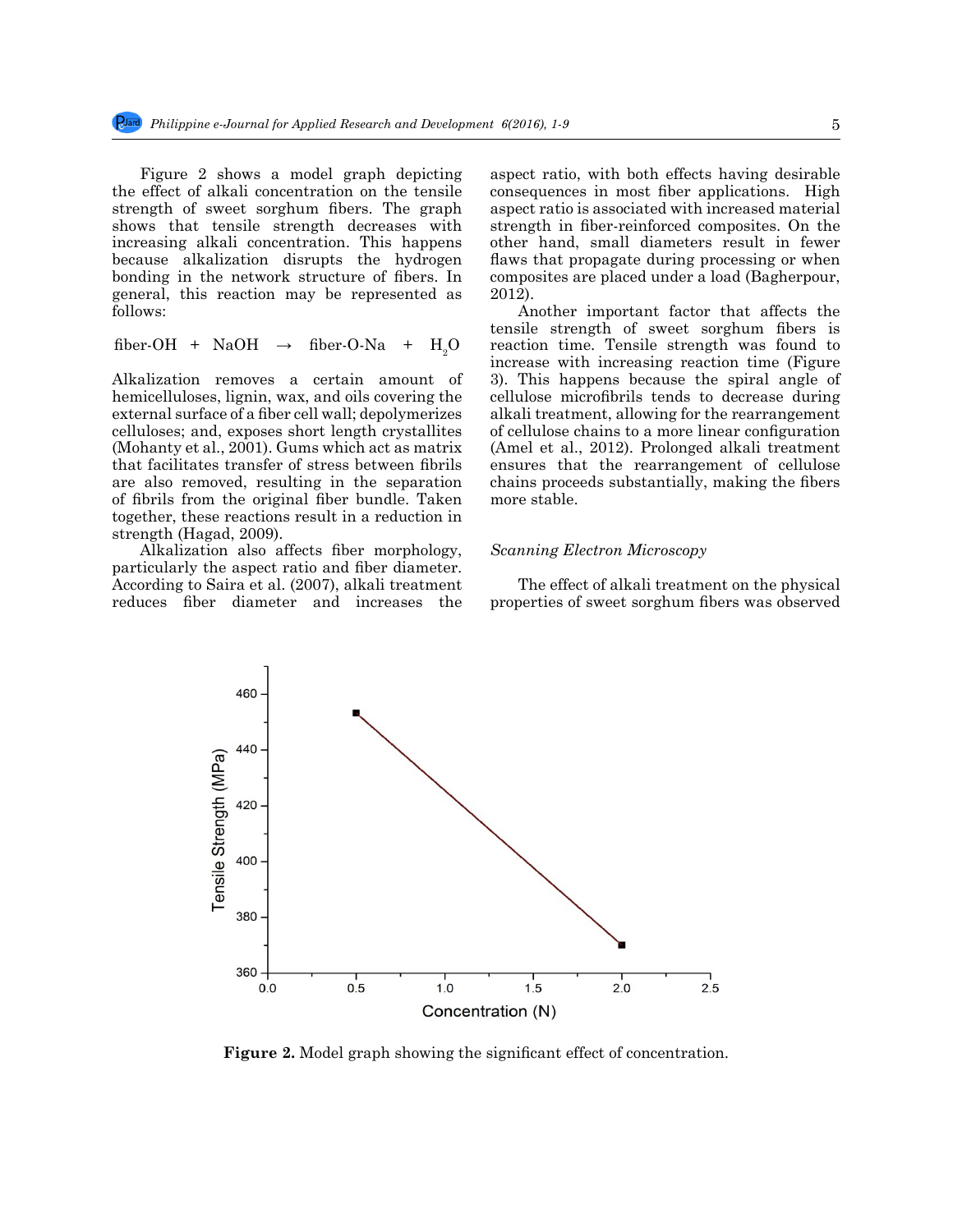

**Figure 3.** Model graph showing the significant effect of reaction time.

using scanning electron microscopy. Figures 4 and 5 show the SEM images of the longitudinal and transverse cross sections of the fibers that yielded the highest and lowest tensile strength, respectively.

Figure 4a shows that high strength fiber has convex-shaped fibril strands that may have been the result of the partial removal of lignin and hemicelluloses. Moreover, as shown in Figure 4b, the fiber has retained its circular form. On the other hand, low strength fiber is characterized by the presence of cracks and lack of convex microfibrils (Figure 5a), and an ovate cross section (Figure 5b). These morphologies are similar to the observations made by Hagad (2009).

The images also show the development of a rough surface topography as a consequence of alkali treatment. The development of rough surfaces in fibers is a desired effect since this leads to better fiber-matrix interface adhesion that result in improved mechanical properties when fibers are used as reinforcements in composites (Li, Tabil, and Panigrahi, 2007).



**Figure 4.** SEM images of high strength fiber extracted at 0.5 N NaOH, 100°C, 60 minutes: (a) longitudinal, and (b) cross section view.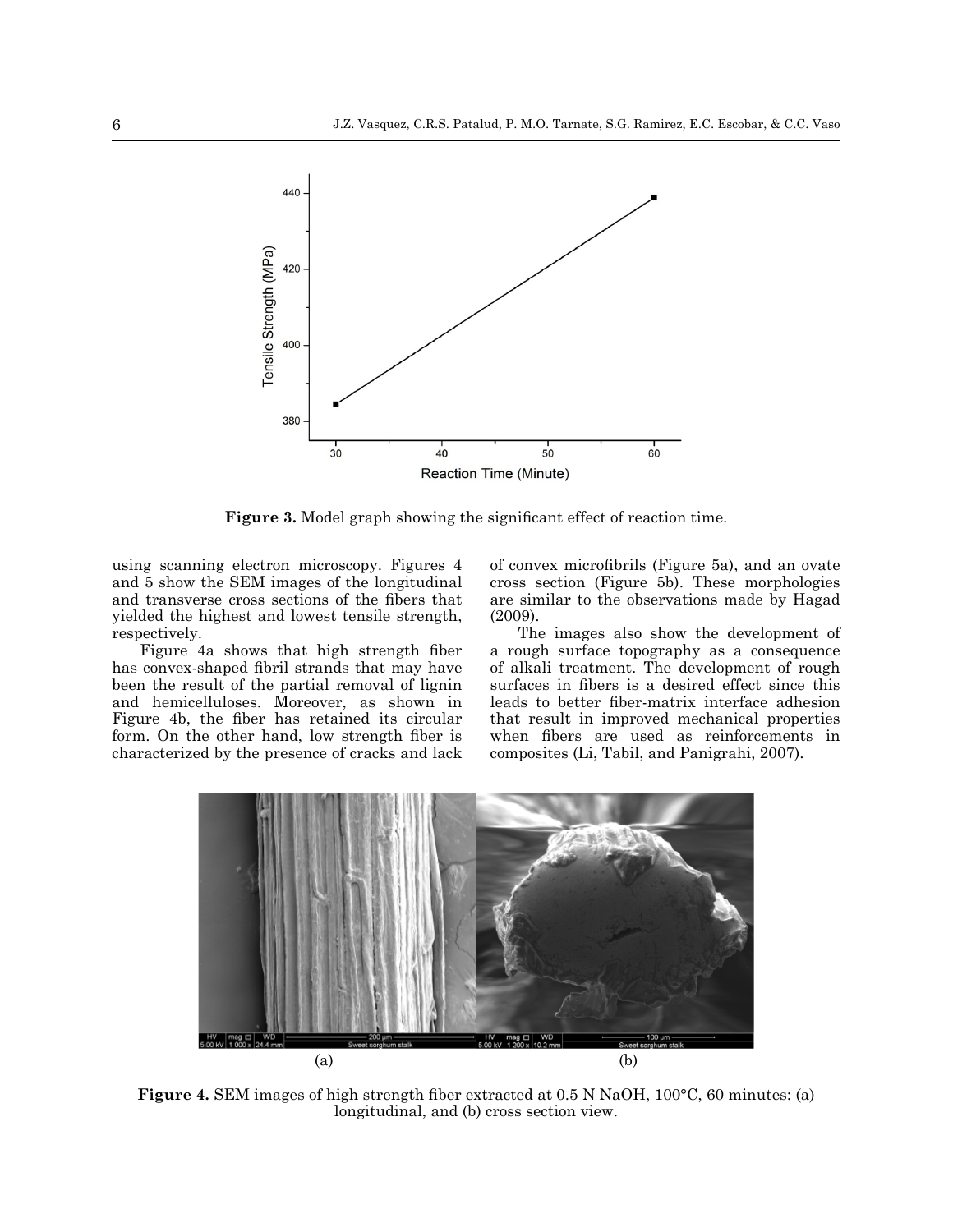

**Figure 5.** SEM images of low strength fiber extracted at 2 N NaOH, 100°C, 30 minutes: (a) longitudinal, and (b) cross-section view.

# *Thermogravimetric Analysis*

Thermogravimetric analysis was performed to determine the thermal behavior of the extracted fiber that yielded the highest tensile strength.

The TG curve (Figure 6) shows three stages of weight loss with increasing temperature. The first, second, and third stages of weight loss were at 30°C to 185.73°C, 185.73°C to 588.88°C, and 588.88°C to 750.86°C, respectively.



**Figure 6.** Thermogravimetric curve of sweet sorghum fiber.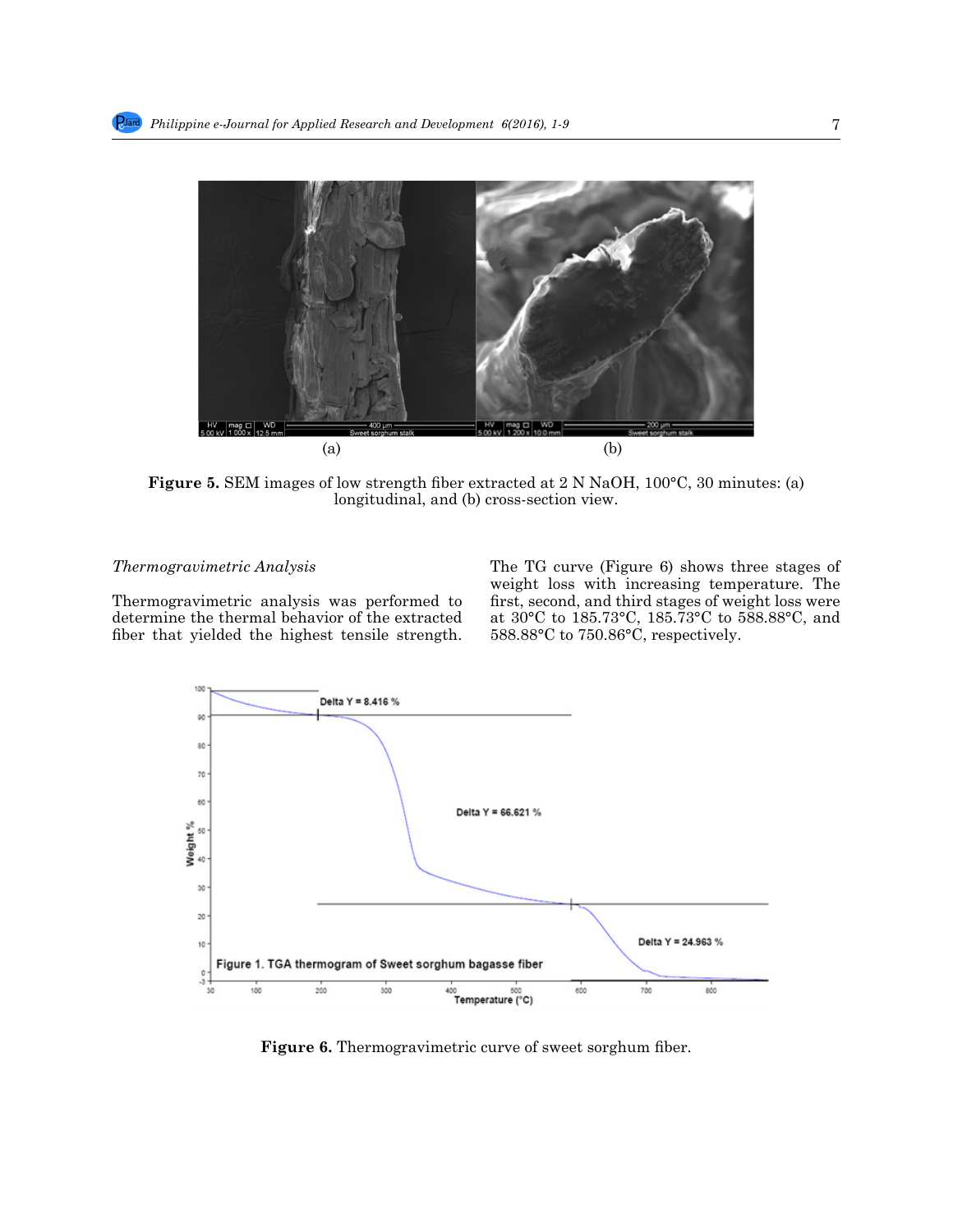The first stage of decomposition that occurred at 30°C to 185.73°C could have been due to the liberation of absorbed moisture or the vaporization of water from the sample. The second stage of decomposition that occurred at 185.73 °C to 588.88 °C registered a 66.621% weight loss. This phase may be attributed to the decomposition of the cellulosic components of the fiber (cellulose, hemicelluloses, and lignin). Hemicelluloses generally degrade more quickly than lignin and celluloses due to the presence of acetyl groups. Hemicelluloses tend to decompose between 180 °C and 350 °C while the decomposition of lignin could occur at the entire temperature range up to 900 °C (Alwani et al., 2014).

# **Conclusion**

The study has extracted and characterized fibers from sweet sorghum stalk using alkali treatment. Fibers extracted using 0.5 N NaOH at 100 °C and 60-min reaction time exhibited the highest tensile strength of 505.85 MPa. Factorial analysis at 95% confidence level showed that concentration and reaction time have significant effects on the tensile strength of the extracted fibers. On one hand, increased concentration led to decreased tensile strength of fibers due to the removal of gums that act as matrix facilitating the transfer of stress between fibrils. On the other hand, increased reaction time led to increased tensile strength due to longer time for rearrangement of cellulose chains, which made the fibers more stable.

SEM images showed that the high tensile strength fiber bundle has convex-shaped fibrils. Alkali treatment disrupted the hydrogen bonding in the network structure of the fiber leading to the development of rough surface topography. Thermogravimetric analysis has shown three stages of weight loss with increasing temperature. These weight losses were associated with the release of absorbed moisture and the decomposition of cellulosic components of the fiber.

With the properties of sweet sorghum fibers having been determined, the study concludes that sweet sorghum fibers have high potential as reinforcement for different polymer matrices. This could help increase the industrial application of sweet sorghum fibers. However, more studies need to be conducted to determine further the effect of alkali treatment on the mechanical, physical and thermal properties of sweet sorghum fibers using wider ranges of temperature, base concentration, and longer reaction time.

#### **Acknowledgments**

The authors thank the Office of the Vice Chancellor for Research and Extension (OVCRE) of the University of the Philippines Los Baños for funding this research.

#### **References**

- Alwani, S., Abdul Khalil, H.P.S., Islam, M.N. and Dungani, R. (2014). The use of bamboo fibers as reinforcements in composites. *Biofiber Reinforcements in Composite Materials 16*, 488–524.
- Amel, A., Paridah, T., and Sudin, R., Anwar, U., and Hussein, A.S. (2013). Effects of fiber extraction methods on some properties of kenaf bast fibers. *Industrial Crops & Products 46*, 117-123. DOI:10.1016/j. indcrop.2012.12.015.
- Bagherpour, S. (2012). Fiber Reinforced Polyester Composites. In Hosam El-Din Saleh (Ed.), *Polyester*. ISBN: 978-953-51-0770-5, InTech, DOI: 10.5772/48697. Available from: http:// www.intechopen.com/books/polyester/fibrereinforced-polyester-composites.
- Hagad, S. (2009). Effect of Fiber Chemical Modifications on the Abaca Fiber Reinforced Unsaturated Polyester Matrix composite. Graduate Thesis. University of the Philippines Diliman.
- Kumar, S. and Marithmu, P. (2012). Sweet Sorghum Stalks – An Alternate Agro Based Raw Material For Paper Making. *Journal of Indian Pulp and Paper Technical Association 24*(3), 47-50
- Li, X., Tabil L. G. and Panigrahi, S. (2007). Chemical Treatments of Natural Fiber for Use in Natural Fiber-Reinforced Composites: A Review. *Journal of Polymer Environment 15*, 25–33